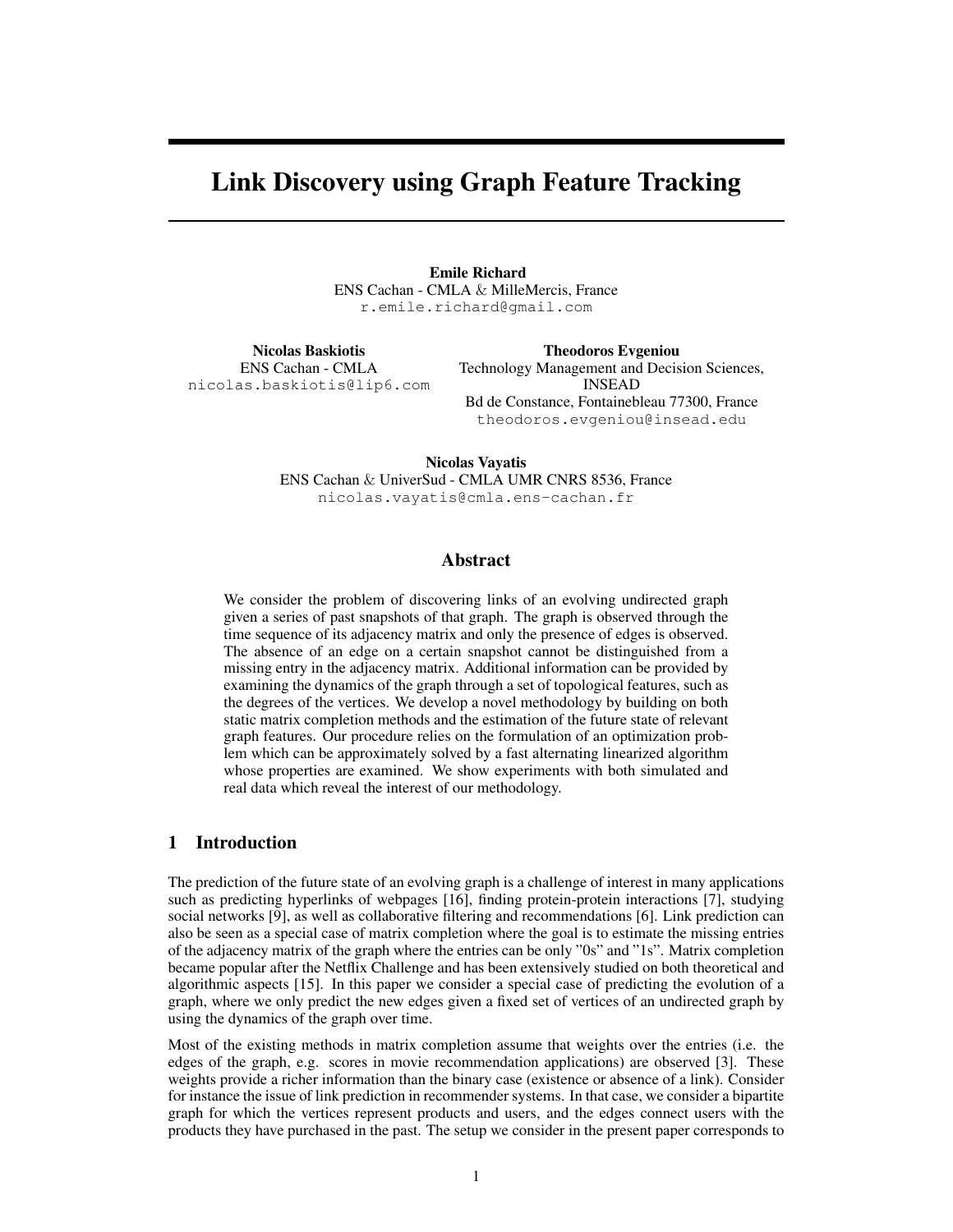the binary case where we only observe purchase data, say the presence of a link in the graph, without any score or feedback on the product for a given user. Hence, we will deal here with the situation where the components of snapshots of the adjacency matrix only consist of "1s" and missing values.

Moreover, link prediction methods typically use only one snapshot of the graph's adjacency matrix the most recent one - to predict its missing entries [9], or rely on latent variables providing semantic information for each vertex [11]. Since these methods do not use any information over time, they can be called *static methods*. Static methods are based on the heuristic that some topological features, such as the degree, the clustering coefficient, or the length of the paths, follow specific distributions. However, information about how the links of the graph and its topological features have been evolving over time may also be useful to predict future links. In the example of recommender systems, knowing that a particular product has been purchased by increasingly more people in a short time window provides useful information about the type of the recommendations to be made in the next period. The main idea underlying our work lies in the observation that a few graph features can capture the dynamics of the graph evolution and provide information for predicting future links.

The purpose of the paper is to present a procedure which exploits the dynamics of the evolution of the graph to find unrevealed links in the graph. The main idea is to learn over time the evolution of well-chosen local features (at the level of the vertices) of the graph and then, use the predicted value of these features on the next time period to discover the missing links. Our approach is related to two theoretical streams of research: matrix completion and diffusion models. In the latter only the dynamics over time of the degree of a particular vertex of the graph are modeled - the diffusion of the product corresponding to that vertex for example [17, 14]. Beyond the large number of static matrix completion methods, only a few methods have been developed that combine static and dynamic information mainly using parametric methods – see [4] for a survey. For example, [13] embeds graph vertices on a latent space and use either a Markov model or a Gaussian one to track the position of the vertices in this space; [10] uses a probabilistic model of the time interval between the appearance of two edges or subgraphs to predict future edges or subgraphs. However, to the best of our knowledge, there has not been any regularization based method for this problem, which we consider in this paper.

The setup of dynamic feature-based matrix completion is presented in Section 2. In Section 3, we develop a fast linearized algorithm for efficient link prediction. We then discuss the use and estimation of relevant features within this regularization approach in Section 4. Eventually, numerical experiments on synthetic and real data sets are depicted in Section 5.

### 2 Dynamic feature-based matrix completion

*Setup.* We consider a sequence of T undirected graphs with n vertices and  $n \times n$  binary adjacency matrices  $A_t, t \in \{1, 2, ..., T\}$  where for each t the edges of the graph are also contained in the graph at time  $t + 1$ . Given  $A_t, t \in \{1, 2, ..., T\}$  the goal is to predict the edges of the graph that are most likely to appear at time  $T + 1$ , that is, the most likely non-zero elements of the binary adjacency matrix  $A_{T+1}$ . To this purpose we want to learn an  $n \times n$  real-valued matrix S whose elements indicate how likely it is that there is a non-zero value at the corresponding position of matrix  $A_{T+1}$ . The edges that we predict to be the most likely ones at time  $T + 1$  are the ones corresponding to the largest values in S.

We assume that certain features of matrices  $A_t$  evolve over time smoothly. Such an assumption is necessary to allow learnability of the evolution of  $A_t$  over time. For simplicity we consider a linear feature map  $f : A_t \mapsto F_t$  where  $F_t$  is an  $n \times k$  matrix of the form  $F_t = A_t \Phi$ , with  $\Phi$  an  $n \times k$ matrix of features. Various feature maps, possibly nonlinear, can be used. We discuss an example of such features  $\Phi$  and a way to predict  $F_{T+1}$  given past values of the feature map  $F_1, F_2, ..., F_T$  in Section 4 – but other features or prediction methods can be used in combination with the main part of the proposed approach. In the proposed method discussed in Section 3 we assume for now that we already have an estimate of  $F_{T+1}$ .

*An optimization problem.* The procedure we propose for link prediction is based on the assumption that the dynamics of graph features also drive the discovery of the location of new links. Given the last adjacency matrix  $A_T$ , a set of features  $\Phi$ , and an estimate  $\hat{F}$  of  $F_{T+1}$  based on the sequence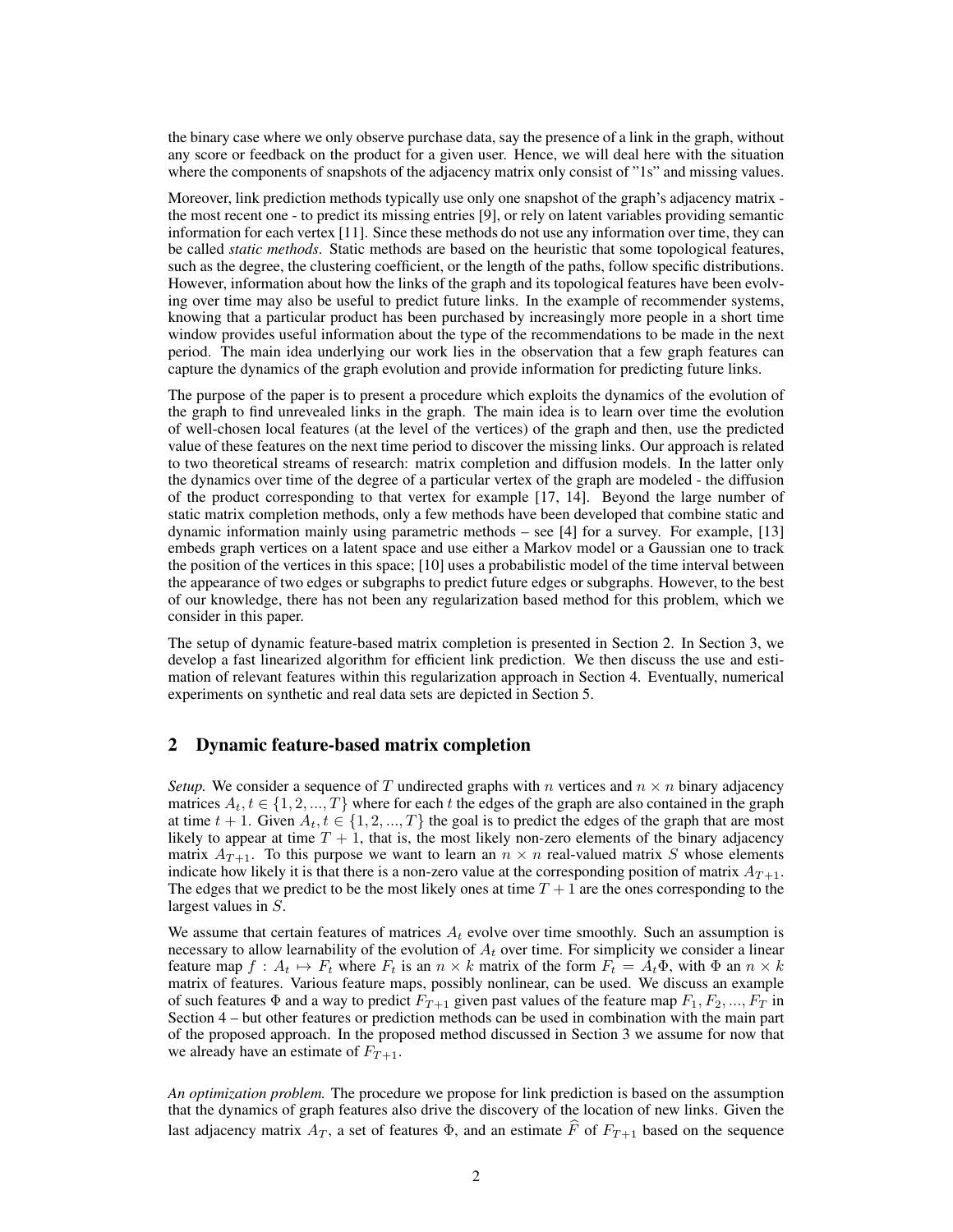of adjacency matrices  $A_t, t \in \{1, 2, ..., T\}$ , we want to find a matrix S which fulfills the following requirements:

- $S$  has low rank this is a standard assumption in matrix completion problems [15].
- S is close to the last adjacency matrix  $A_T$  the distance between these two matrices will provide a proxy for the training error.
- The values of the feature map at S and  $A_{T+1}$  are similar.

For any matrix M, we denote by  $||M||_{\text{F}} = \sqrt{\text{Tr}(M'M)}$  , the Frobenius norm of M, with  $M'$  being the transpose of M and the trace operator  $\text{Tr}(N)$  computes the sum of the diagonal elements of the square matrix N. We also define  $||M||_* = \sum_{k=1}^{n} \sigma_k(M)$ , the nuclear norm of a square matrix M of size  $n \times n$ , where  $\sigma_k(M)$  denotes the k-th largest singular value of M. We recall that a singular value of matrix M corresponds to the square root of an eigenvalue of  $M'M$  ordered decreasingly.

The proposed optimization problem for feature-based matrix completion is then:

$$
\min_{S} L(S, \tau, \nu) , \quad \text{with} \quad L(S, \tau, \nu) \doteq \tau ||S||_{*} + \frac{1}{2} ||S - A_{T}||_{\mathrm{F}}^{2} + \frac{1}{2} \nu ||S\Phi - \widehat{F}||_{\mathrm{F}}^{2} , \tag{1}
$$

and where  $\tau$  and  $\nu$  are positive regularization parameters. Each term of the functional L reflects the aforementioned requirements for the desired matrix S. In the case where  $\nu = 0$ , we do not use information about the dynamics of the graph. The minimizer of  $L$  corresponds to the singular value thresholding approach developed in [2], which is therefore a special case of (1). Note that a key difference between link prediction and matrix completion is that in (1) the training error uses all entries of the adjacency matrix while in the case of matrix completion only the known entries (in our case the "1s") are used. We now discuss an efficient optimization algorithm for (1), the main part of this work.

## 3 An algorithm for link discovery

Solving (1) is computationally slow. We adapt the fast linearization method developed in [5] to our problem, which attains an optimal iteration complexity when using only first order information. Here, the functional  $L(S, \tau, \nu)$  is continuous and convex but not differentiable with respect to S. We propose to convert the minimization of the target functional  $L(S, \tau, \nu)$  into a tractable problem through the following steps:

1. *Variable splitting* - Set:

$$
g(S,\tau) = \tau ||S||_*
$$
 and  $h(S,\nu) = \frac{1}{2} ||S - A_T||_F^2 + \frac{1}{2}\nu ||S\Phi - \widehat{F}||_F^2$ .

Denote by  $S$ ,  $\widetilde{S}$  two  $n \times n$  matrices. Then, the optimization problem (1) is equivalent to:

$$
\min_{S,\widetilde{S}} \mathcal{L}(S,\widetilde{S}), \qquad \text{subject to } S - \widetilde{S} = 0. \tag{2}
$$

where  $\mathcal{L}(S, \widetilde{S}) \doteq g(S, \tau) + h(\widetilde{S}, \nu)$ .

2. *Smoothing the nuclear norm* - We recall the variational formulation of the nuclear norm  $||S||_* = \max_Z {\langle S, Z \rangle : \sigma_1(Z) \leq 1}.$  Using the technique from [12], we can use a smooth approximation of the nuclear norm and replace  $g$  in the functional by a surrogate function  $g_{\eta}$  with  $\eta > 0$  being a smoothing parameter:

$$
g_{\eta}(S,\tau)=\tau\cdot \max_Z \left\{\langle S,Z\rangle -\frac{\eta}{2}\|Z\|_{\rm F}^2\,:\,\sigma_1(Z)\le 1\right\}
$$

3. *Alternating minimization* - We propose to minimize the functional which is continuous, differentiable and convex:

$$
\mathcal{L}_{\eta}(S,\widetilde{S}) \doteq g_{\eta}(S,\tau) + h(\widetilde{S},\nu) , \qquad (3)
$$

under the constraint that  $S = \tilde{S}$ . To do this, one has to minimize simultaneously the two functions  $g_n$  and h. In order to derive the iterative algorithm based on linearized alternating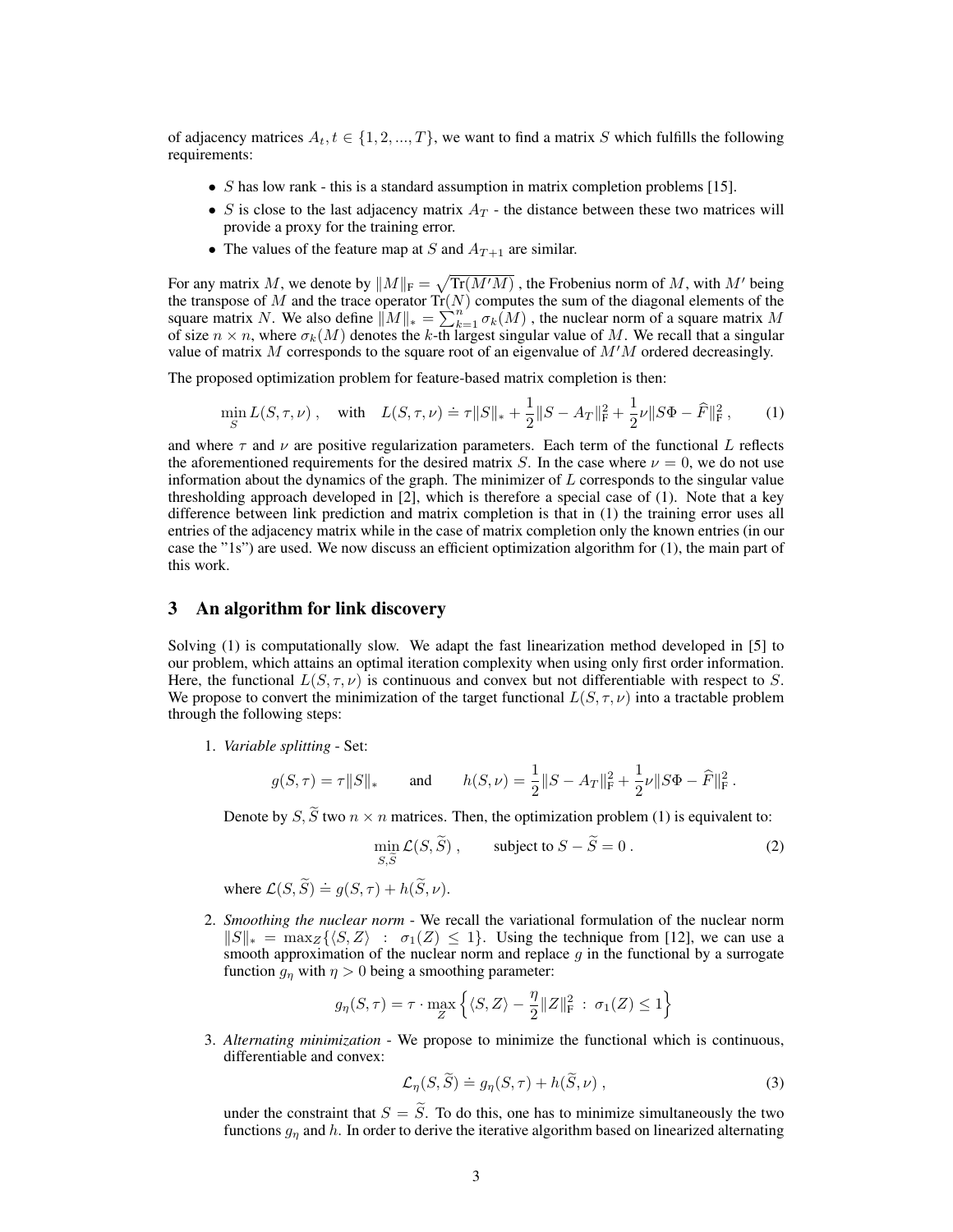minimization, we introduce two strictly convex approximations of these functions which involve an additional parameter  $\mu > 0$ :

$$
G_{\eta,\mu}(S,\tilde{S}) = g_{\eta}(S,\tau) + \langle \nabla h(\tilde{S}), S - \tilde{S} \rangle + \frac{1}{2\mu} ||S - \tilde{S}||_{\text{F}}^2
$$
  

$$
H_{\mu}(S,\tilde{S}) = h(\tilde{S},\nu) + \langle \nabla g_{\eta}(S), \tilde{S} - S \rangle + \frac{1}{2\mu} ||S - \tilde{S}||_{\text{F}}^2
$$

where  $\langle B, C \rangle = \text{Tr}(B'C)$  for two matrices B, C. The tuning of the parameter  $\mu$  will be discussed with the convergence results at the end of this section. We denote by  $m^G(\tilde{S})$  the minimizer of  $G_{n,\mu}(S,\tilde{S})$  with respect to S and  $m^H(S)$  the minimizer of  $H_\mu(S,\tilde{S})$  with respect to  $\tilde{S}$ . We can now formulate an algorithm for the fast minimization of the functional  $\mathcal{L}_n(S, \tilde{S})$  inspired by the algorithm FALM in [5] (see Algorithm 1). Note that, in the alternating descent for the simultaneous minimization of the two functions  $G_{\eta,\mu}$  and  $H_{\mu}$ , we use an auxiliary matrix  $Z_k$ . This matrix is a linear combination of the updates for S and  $\tilde{S}$ . The work by Ma and Goldfarb shows indeed that the particular choice made here leads to an optimal rate of numerical convergence. Key formulas in the link prediction algorithm are those of the minimizers  $m<sup>G</sup>(\tilde{S})$  and  $m<sup>H</sup>(S)$ . It turns out that in our case, these minimizers have explicit expressions which can be derived when solving the first-order optimality condition as Proposition 1 shows.

## Algorithm 1 - Link Discovery Algorithm

**Parameters:**  $\tau$ ,  $\nu$ ,  $\eta$ **Initialization:**  $W_0 = Z_1 = A_T, \alpha_1 = 0$ for  $k = 1, 2, ...$  do  $S_k \leftarrow m^G(Z_k)$  and  $\widetilde{S}_k \leftarrow m^H(S_k)$  $W_k \leftarrow \frac{1}{2}$  $\frac{1}{2}(S_k + S_k)$  $\alpha_{k+1} \leftarrow \frac{1}{2}$  $\frac{1}{2}(1+\sqrt{1+4\alpha_k^2})$  $Z_{k+1} \leftarrow V_k + \frac{1}{\cdot}$  $\frac{1}{\alpha_{k+1}}(\alpha_k(\tilde{S}_k - W_{k-1}) - (W_k - W_{k-1}))$ end for

**Proposition 1** Let  $\hat{S} = \tilde{S} - \mu \nabla h(\tilde{S})$  and the singular value decomposition  $\hat{S} = \hat{U}Diag(\hat{\sigma})\hat{V}$ . We *also consider the singular value decomposition of* S *denoted by*  $\overline{S} = UDiag(\eta\lambda)V$ *. We set the notation, for*  $x > 0$ *:* 

$$
\alpha(x) = \max\left\{\frac{x}{1 + \frac{\tau \mu}{\eta}}, x - \tau \mu\right\}
$$

*We then have:*

$$
m^G(\widetilde{S}) = \widehat{U}Diag\{\alpha(\hat{\sigma})\}\widehat{V}
$$
  

$$
m^H(S) = \left(A_T - \tau UDiag\left(\min\{\lambda, 1\}\right)V + \frac{1}{\mu}S + \nu\widehat{F}\Phi'\right)\left(\left(1 + \frac{1}{\mu}\right)I_n + \nu\Phi\Phi'\right)^{-1}.
$$

The proof can be found in the Appendix.

*Validity of the approximations and rates of convergence.* Our strategy replaces the non-differentiable term in  $\mathcal L$  by a smooth version of it. The next result offers guarantees that minimizing the surrogate function (3) provides an approximate solution of the initial problem (1). We will say that an element  $x_{\epsilon}$  is an  $\epsilon$ -optimal solution of a function  $\Psi(x)$  if it is such that  $\Psi(x_{\epsilon}) \leq \inf_{x} \Psi(x) + \epsilon$ .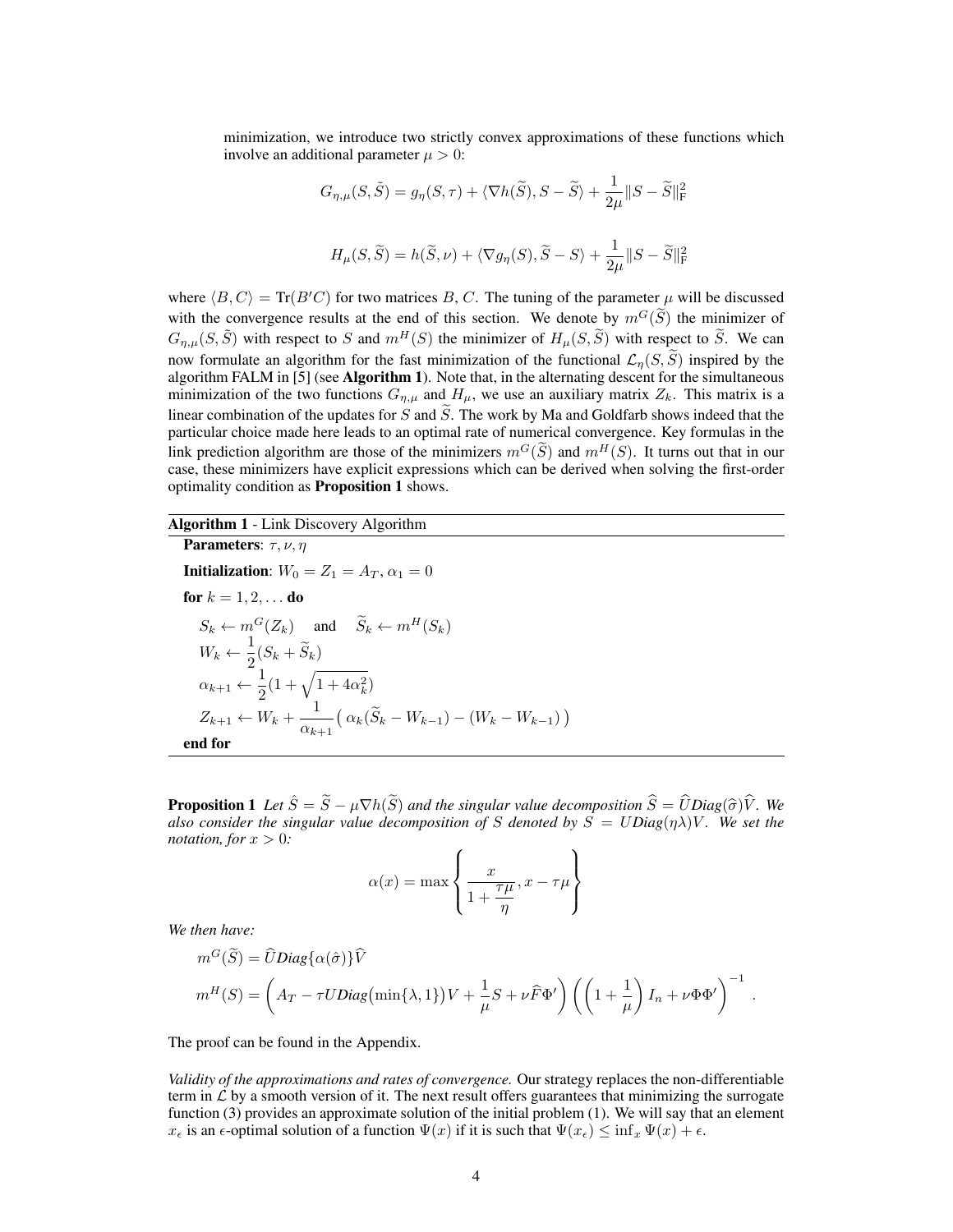Proposition 2 *The following statements hold true:*

• We have, for any  $(S, \widetilde{S})$ :

$$
\mathcal{L}_{\eta}(S,\widetilde{S}) \leq \mathcal{L}(S,\widetilde{S}) \leq \mathcal{L}_{\eta}(S,\widetilde{S}) + \frac{n\eta}{2}.
$$

• *To find an*  $\epsilon$ *-optimal solution of*  $\mathcal{L}(S, \widetilde{S})$ *, it suffices to find an*  $\epsilon/2$ -optimal solution of  $\mathcal{L}_{\eta}(S, \widetilde{S})$  *with*  $\eta = \epsilon/n$ *.* 

The proof of this result can be derived straightforwardly from [5]. Moreover, following the proof of Theorem 4.3 in [5], one can show that the number of iterations in order to reach an  $\epsilon$ -optimal solution of  $\mathcal{L}_{\eta}$  using **Algorithm 1** is of the order  $O(1/\sqrt{\epsilon})$ . In that result of [5], an optimal choice of the parameter  $\mu$  is provided as the inverse of the largest value for the Lipschitz constant of each of the gradients of  $g_{\eta}$  and h. With our notations, we can easily derive here:  $\mu = \min(\eta/\tau, 1/(1+\tau))$  $\nu\sigma_1(\Phi)$ ), where  $\sigma_1(\Phi)$  is the largest singular value of  $\Phi$ .

## 4 Learning the graph features

As discussed above one can use various features  $\Phi$  and methods to predict the  $n \times k$  matrix  $F_{T+1}$ given past values of the feature map  $F_1, F_2, ..., F_T$ . We consider a particular case here to use in conjunction with the main algorithm in the previous section. In particular, we use as features  $\Phi$  the first k eigenvectors of the adjacency matrix  $A_T$ . Let  $A_T = \Omega \overline{\Lambda} \Omega'$  be the orthonormal eigenvalue decomposition of  $A_T$  which is symmetric. We set  $\Phi = \Omega_{(:,1:k)} \Lambda_{(:,1:k)}^{-1}$ , an  $n \times k$  matrix. Note that  $A_T \Phi = \Omega_{(:,1:k)}$  and that  $\Omega_{(:,1:k)}$  is the most informative  $n \times k$  matrix for the reconstruction of  $A_T$ . The suggested method aims to estimate  $A_{T+1}\Phi$  that is informative for the reconstruction of  $A_{T+1}$ . We denote by  $\Phi_j$ ,  $j \in \{1, 2, ..., k\}$  the *n*-dimensional feature vectors which are the columns of  $\Phi$ .

For each feature  $j \in \{1, 2, ..., k\}$ , we consider the *n*-dimensional time series  $\{A_t \Phi_j, t = 1, ..., T\}$ which describes the evolution of the j-th feature over the n vertices of the graph. We now describe the procedure for learning the evolution of this  $j$ -th graph feature over time:

- 1. Fix an integer  $m < T$  to learn a map between m past values  $(A_{t-m}\Phi_i, \ldots, A_{t-1}\Phi_i)$  and the current value of the *n*-dimensional vector  $A_t \Phi_i$ .
- 2. Construct the training data for the learning step by using a sliding window of size  $m$  from time  $t = 1$  to  $t = T$ ; we then have  $T - m + 1$  training data of dimension  $n \times m$  for each feature j.
- 3. Use ridge regression to fit the training data.
- 4. Estimate the j-th column of  $F_{T+1}$  as the predicted value for  $A_{T+1}\Phi_j$  using the regression model at the "point"  $(A_{T-m+1}\Phi_j,\ldots,A_T\Phi_j)$ .

Collecting the results for each  $j \in \{1, 2, ..., k\}$ , we obtain the estimate  $\widehat{F}$  for the matrix  $F_{T+1}$  used in (1). We point out that using construction with a time shift means that implicitly the relation between m consecutive values of  $(A_{t-m}\Phi_j,\ldots,A_{t-1}\Phi_j)$  and the next value  $A_t\Phi_j$  is stable over time (stationarity assumption). Clearly methods other than ridge regression or other ways of creating the training data can be used, which we leave for future work.

## 5 Experimental Results

We tested the proposed method using both simulated and real data sets. As benchmarks we use the following methods:

- 1. Static matrix completion corresponding to  $\nu = 0$  in (1).
- 2. The Katz algorithm [8] considered as one of the best static link prediction methods.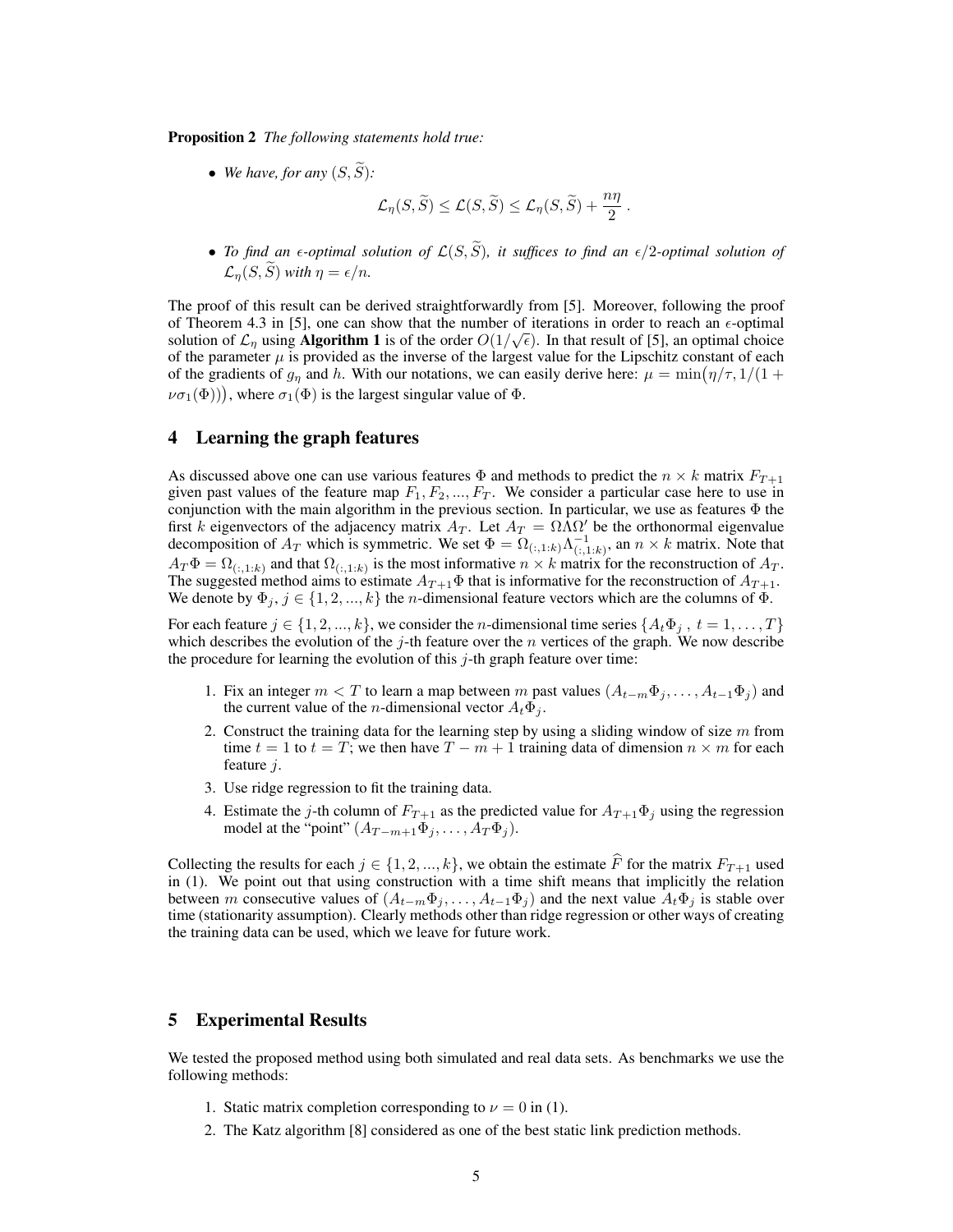3. The Preferential Attachment method [1] for which the score ("likelihood") of an edge  $\{u, v\}$  is  $d_u d_v$  where  $d_u$  and  $d_v$  are the degrees of u and v.

#### 5.1 Synthetic Data

We generate sequences of graphs as follows. We first generate a sequence of T matrices  $Q(t)$  of size  $n \times r$  whose entries  $Q_{i,j}(t)$  are increasing over time as a sigmoid function :

$$
Q_{i,j}(t) = \frac{1}{2}\left(1 + \text{erf}\left(\frac{t - \mu_{i,j}}{\sqrt{2\sigma_{i,j}^2}}\right)\right)
$$

where  $\mu_{i,j} \in [0;T], \sigma_{i,j} \in [0;T/3]$  are picked uniformly for each  $(i, j)$ . These matrices provide a synthetic model for the evolution of the graph over time. We then add noise to the time dynamics as follows. For a given noise level  $\omega \in [0,1]$  we replace each entry of  $Q_{i,j}(t)$  with probability  $\omega$ with any of the other values  $Q_{i,j}(s)$  for s picked uniformly from  $\{1, 2, ..., T\}$ . Having constructed the matrices  $Q(t)$ , we then generate matrices  $S(t) = Q(t)Q(t)$  which are of rank r. We finally generate the adjacency matrix  $A_t$  as

$$
A(t) = \mathbf{1}_{[\theta; \infty[}(S(t))]
$$

for a threshold  $\theta$ . We pick  $\theta$  so that the sparsity (i.e. proportion of non-zero entries) of  $A_T$  reflects the sparsity of the real data used in the next section  $(\approx 10^{-3})$ . In the experiments, we simulated graphs with  $n = 1000$  vertices.

#### 5.2 Real Data

**Collaborative Filtering** We can see the purchase histories of e-commerce websites as graph sequences where links are established between a user and a product when the user purchases that product. We use data from 10 months music purchase history of a major e-commerce website to evaluate our method. For our test we selected a set of  $10^3$  users and  $10^3$  products that had the highest degrees (number of sales). We split the  $8.5 \times 10^3$  edges of the graph (corresponding to purchases) into two parts following their occurrence time. We used the data of the 8 first months to predict the features at the end of the 10th month and use these features as well as the matrix at the end of the 8th month to discover the purchases during the 2 last months.

#### 5.3 Results

The results are shown in Figure 1 and Tables 1 and 2. The Area Under an ROC Curve (AUC) is reported. For the simulation data we report the average AUC over 10 simulation runs.

From the simulation results we observe that for low rank underlying matrices, our method outperforms the rivals. The same comparative results were observed for ranks as high as 100. Our method (as well as the static low rank method based on the low rank hypothesis) however fails when the rank of  $S(t)$  is high. However, even in this case our method outperforms the method of static matrix completion.

The results with the real data further indicate the advantage of using information about the evolution of the graph over time. Similarly to the simulation data, the proposed method outperforms the static matrix completion one.

## 6 Conclusion

The main contribution of this work is the formulation of a learning problem that can be used to predict the evolution of the edges of a graph over time. A regularization approach to combine both static graph information as well as information about the dynamics of the evolution of the graph over time is proposed and an optimization algorithm is developed. Despite using simple graph features

<sup>&</sup>lt;sup>1</sup>Notice that we are looking to discover only unobserved links and not new occurences of past links. Thus the comparaison with some popular benchmarks (as coauthorship data sets) is inappropriate.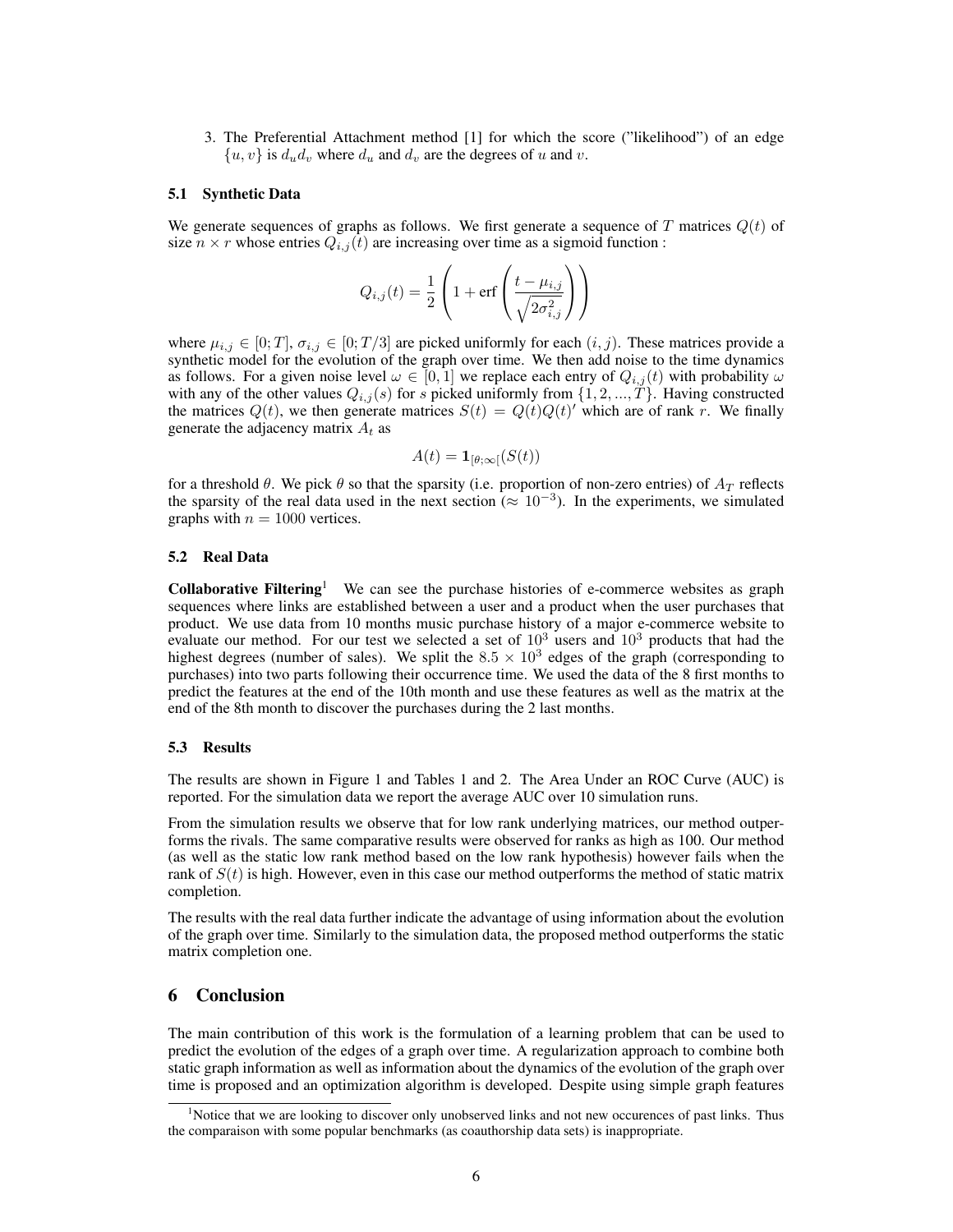

Figure 1: AUC performance of the proposed algorithm with respect to the two parameters  $\tau$  and  $\nu$ on simulated data.

| Method<br>$(r,\omega)$ | Proposed Method   | <b>Static</b>     | Pref. A.          | Katz                     |
|------------------------|-------------------|-------------------|-------------------|--------------------------|
| (5,0.000)              | $0.671 \pm 0.008$ | $0.648 \pm 0.008$ | $0.627 \pm 0.015$ | $0.616 \pm 0.015$        |
| (5,0.250)              | $0.675 \pm 0.009$ | $0.642 \pm 0.007$ | $0.602 \pm 0.016$ | $\sqrt{0.592} \pm 0.016$ |
| (5,0.750)              | $0.519 \pm 0.007$ | $0.525 \pm 0.005$ | $0.497 \pm 0.007$ | $0.491 \pm 0.007$        |
| (500, 0.000)           | $0.592 \pm 0.008$ | $0.587 \pm 0.007$ | $0.671 \pm 0.010$ | $\sqrt{0.667 \pm 0.009}$ |
| (500, 0.250)           | $0.607 \pm 0.011$ | $0.588 \pm 0.009$ | $0.649 \pm 0.009$ | $0.643 \pm 0.009$        |
| (500, 0.750)           | $0.601 \pm 0.010$ | $0.583 \pm 0.007$ | $0.645 \pm 0.017$ | $0.641 \pm 0.017$        |

Table 1: Simulation data. The average AUC over 10 simulation runs is reported. For each row the pair of numbers in the first column show the rank r and the noise level  $\omega$ .

as well as estimation of the evolution of the feature values over time, experiments indicate that the proposed optimization method improves performance relative to benchmarks. Testing, or learning, other graph features as well as other ways to model their dynamics over time may further improve performance and is part of future work.

# Appendix - Proof of Proposition 1

We first write the optimality condition for  $G_{n,\mu}(S,\tilde{S})$  with respect to S:

$$
\nabla_S g_\eta(S) + \nabla h(\widetilde S) + \frac{1}{\mu}(S - \widetilde S) = 0 \; .
$$

| $\tau$<br>$\nu$ | $\theta$ | 0.1   | 0.3   | 0.7   | 1.6   |
|-----------------|----------|-------|-------|-------|-------|
| $\Omega$        | 0.568    | 0.584 | 0.585 | 0.585 | 0.562 |
|                 | 0.626    | 0.684 | 0.683 | 0.675 | 0.668 |
| $\gamma$        | 0.638    | 0.678 | 0.671 | 0.688 | 0.672 |
| $\mathcal{R}$   | 0.569    | 0.646 | 0.635 | 0.645 | 0.643 |
|                 | 0.569    | 0.556 | 0.562 | 0.565 | 0.563 |

Table 2: Collaborative Filtering data; AUC for different values of  $\tau$  and  $\nu$ . The AUC of preferential attachment is 0.6019, and Katz reaches 0.6670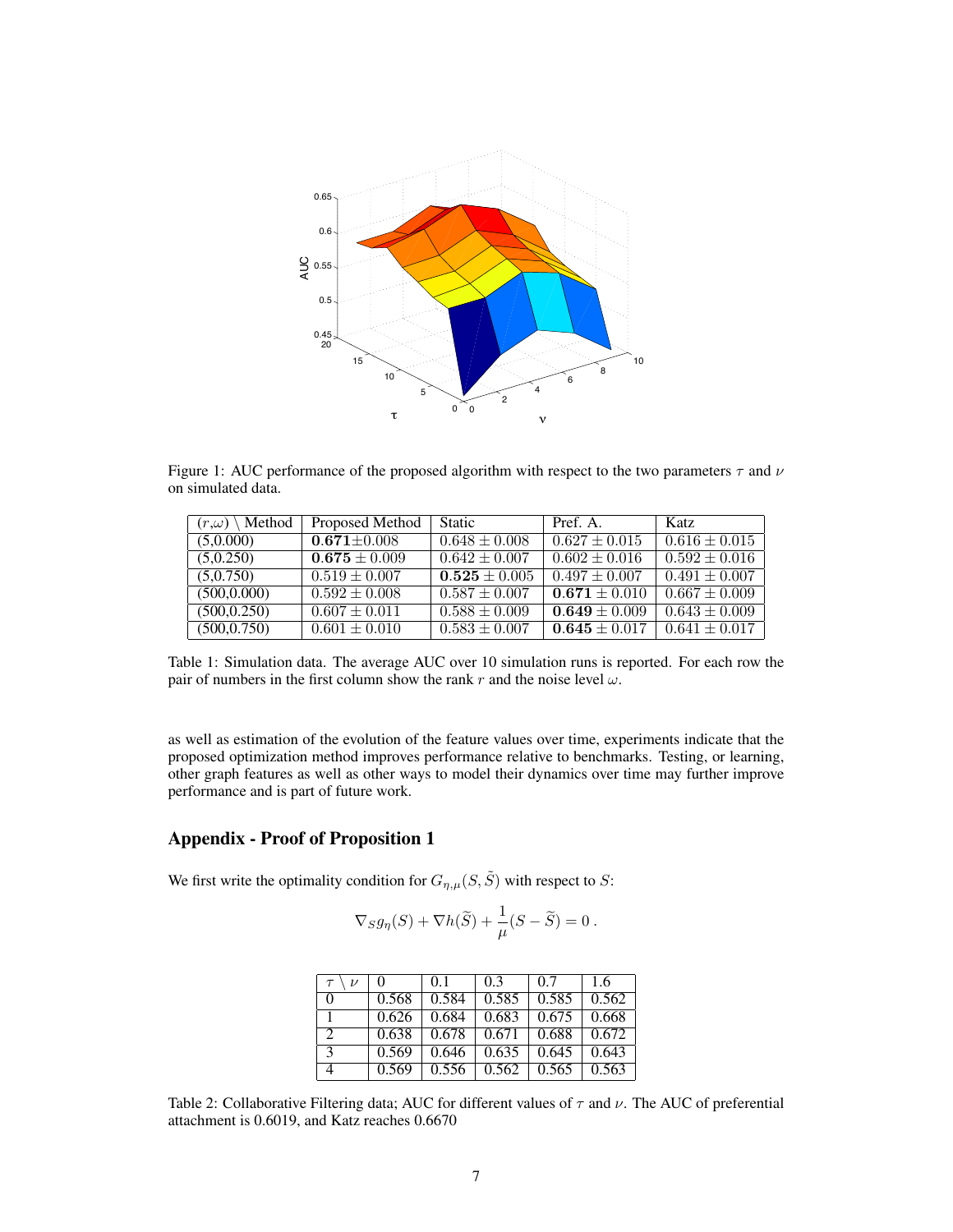With the notations for  $\hat{S}$ , the previous condition can be written:

$$
\mu \nabla g_{\eta}(S) + S - S = 0.
$$

We now use the fact that  $\nabla g_{\eta}(S) = \tau U \text{Diag}(\min\{\gamma, 1\})V$  where  $S/\eta = U \text{Diag}(\gamma)V$  (see [5]). This observation leads to the solution where  $S$  satisfies:

$$
U = \hat{U}
$$
,  $V = \hat{V}$ , and  $\hat{\sigma} = \mu \tau \min{\lbrace \gamma, 1 \rbrace} + \eta \gamma$ ,

which gives the first result, since there is a unique solution due to the strict convexity of the function.

Similarly, the optimality condition of  $H_u(S, \tilde{S})$  with respect to  $\tilde{S}$  is

$$
\nabla h(\widetilde{S}) + \nabla g_{\eta}(S) + \frac{1}{\mu}(\widetilde{S} - S) = 0.
$$

Since the function h is differentiable as the sum of two quadratic terms, we have:

$$
\nabla h(\widetilde{S}) = \widetilde{S} - A_T + \nu(\widetilde{S}\Phi - \widehat{F})\Phi',
$$

and we can derive the optimal value for  $S$ :

$$
m^H(S) = \left(A_T - \nabla g_\eta(S) + \frac{1}{\mu}S + \nu \widehat{F} \Phi'\right) \left(\left(1 + \frac{1}{\mu}\right)I_n + \nu \Phi \Phi'\right)^{-1} . \quad \Box
$$

#### Acknowledgments

This work was partially supported by DIGITÉO (BÉMOL project), that authors greatly thank.

#### References

- [1] A. L. Barabási, H. Jeong, Z. Nda, A. Schubert, and T. Vicsek. Evolution of the social network of scientific collaborations. *Physica A: Statistical Mechanics and its Applications*, 311(3- 4):590–614, 2002.
- [2] Emmanuel J. Candes and Terence. Tao. A singular value thresholding algorithm for matrix ` completion. *SIAM Journal on Optimization*, 20(4):1956–1982, 2008.
- [3] Emmanuel J. Candes and Terence Tao. The power of convex relaxation: Near-optimal matrix ` completion. *IEEE Transactions on Information Theory*, 56(5), 2009.
- [4] Lise Getoor and Christopher P. Diehl. Link mining: a survey. *SIGKDD Explorations Newsletter*, 7(2):3–12, 2005.
- [5] Donald Goldfarb and Shiqlan Ma. Fast alternating linearization methods for minimizing the sum of two convex functions. *Technical Report, Department of IEOR, Columbia University*, 2009.
- [6] Yifan Hu, Yehuda Koren, and Chris Volinsky. Collaborative filtering for implicit feedback datasets. In *Proceedings of the 8th IEEE International Conference on Data Mining (ICDM 2008)*, pages 263–272, 2008.
- [7] Hisashi Kashima, Tsuyoshi Kato, Yoshihiro Yamanishi, Masashi Sugiyama, and Koji Tsuda. Link propagation: A fast semi-supervised learning algorithm for link prediction. In *Proceedings of the SIAM International Conference on Data Mining, SDM 2009*, pages 1099–1110, 2009.
- [8] Leo Katz. A new status index derived from sociometric analysis. *Psychometrika*, 18(1):39–43, 1953.
- [9] David Liben-Nowell and Jon Kleinberg. The link-prediction problem for social networks. *Journal of the American Society for Information Science and Technology*, 58(7):1019–1031, 2007.
- [10] Tanya Y. Berger-Wolf Mayank Lahiri. Structure prediction in temporal networks using frequent subgraphs. *IEEE Symposium on Computational Intelligence and Data Mining (CIDM)*, 2007.